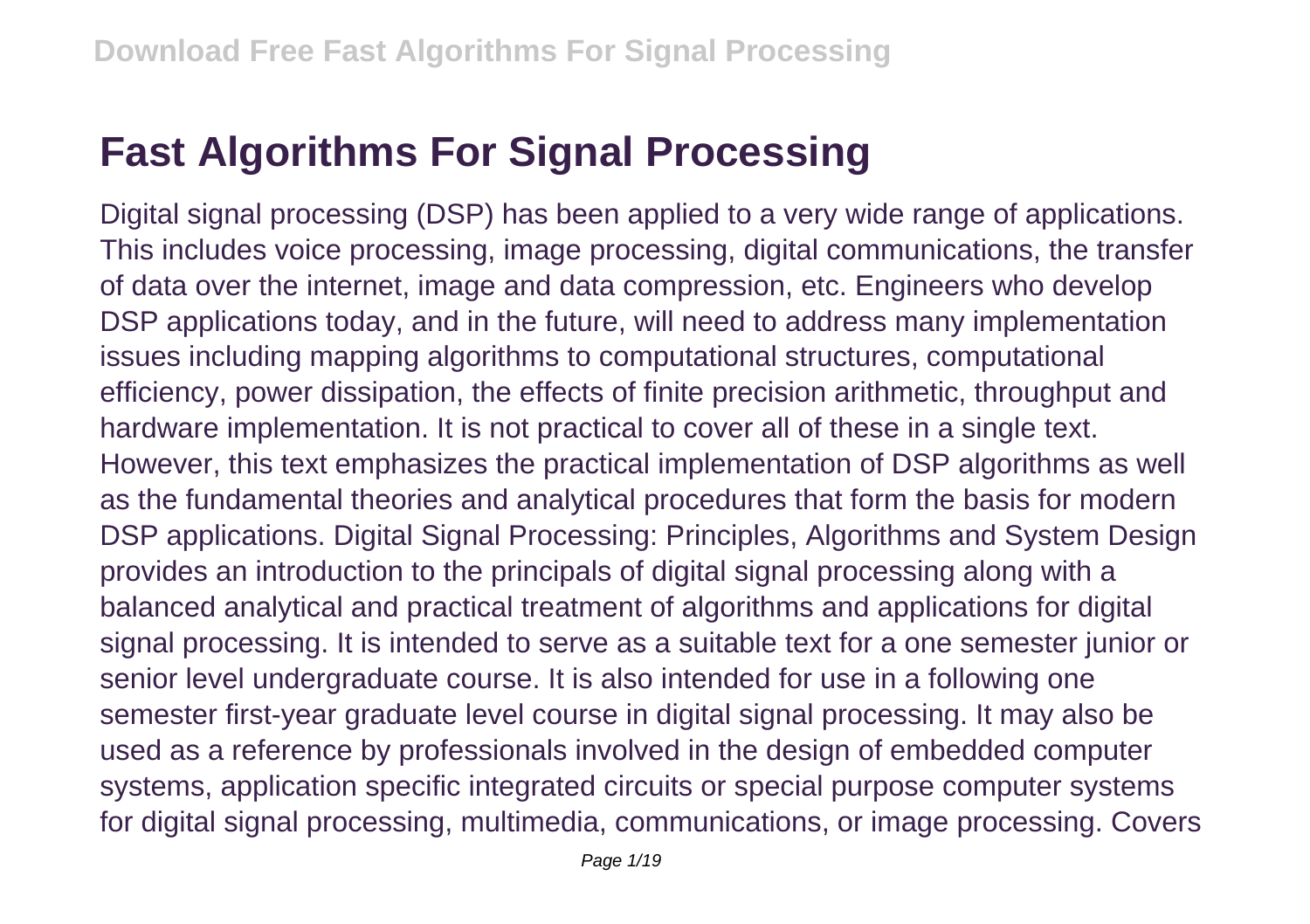fundamental theories and analytical procedures that form the basis of modern DSP Shows practical implementation of DSP in software and hardware Includes Matlab for design and implementation of signal processing algorithms and related discrete time systems Bridges the gap between reference texts and the knowledge needed to implement DSP applications in software or hardware

Spectrum analysis can be considered as a topic in statistics as well as a topic in digital signal processing (DSP). This book takes a middle course by emphasizing the time series models and their impact on spectrum analysis. The text begins with elements of probability theory and goes on to introduce the theory of stationary stochastic processes. The depth of coverage is extensive. Many topics of concern to spectral characterization of Gaussian and non-Gaussian time series, scalar and vector time series are covered. A section is devoted to the emerging areas of non-stationary and cyclostationary time series. The book is organized more as a textbook than a reference book. Each chapter includes many examples to illustrate the concepts described. Several exercises are included at the end of each chapter. The level is appropriate for graduate and research students.

Introduction to abstract algebra. Fast algorithms for short convolutions. Fast algorithms for the discrete Fourier transform. Number theory and algebraic field theory. Computation in surrogate fields. Fast algorithms and multidimensional convolutions. Fast algorithms and multidimensional transforms. Architecture of filters and transforms.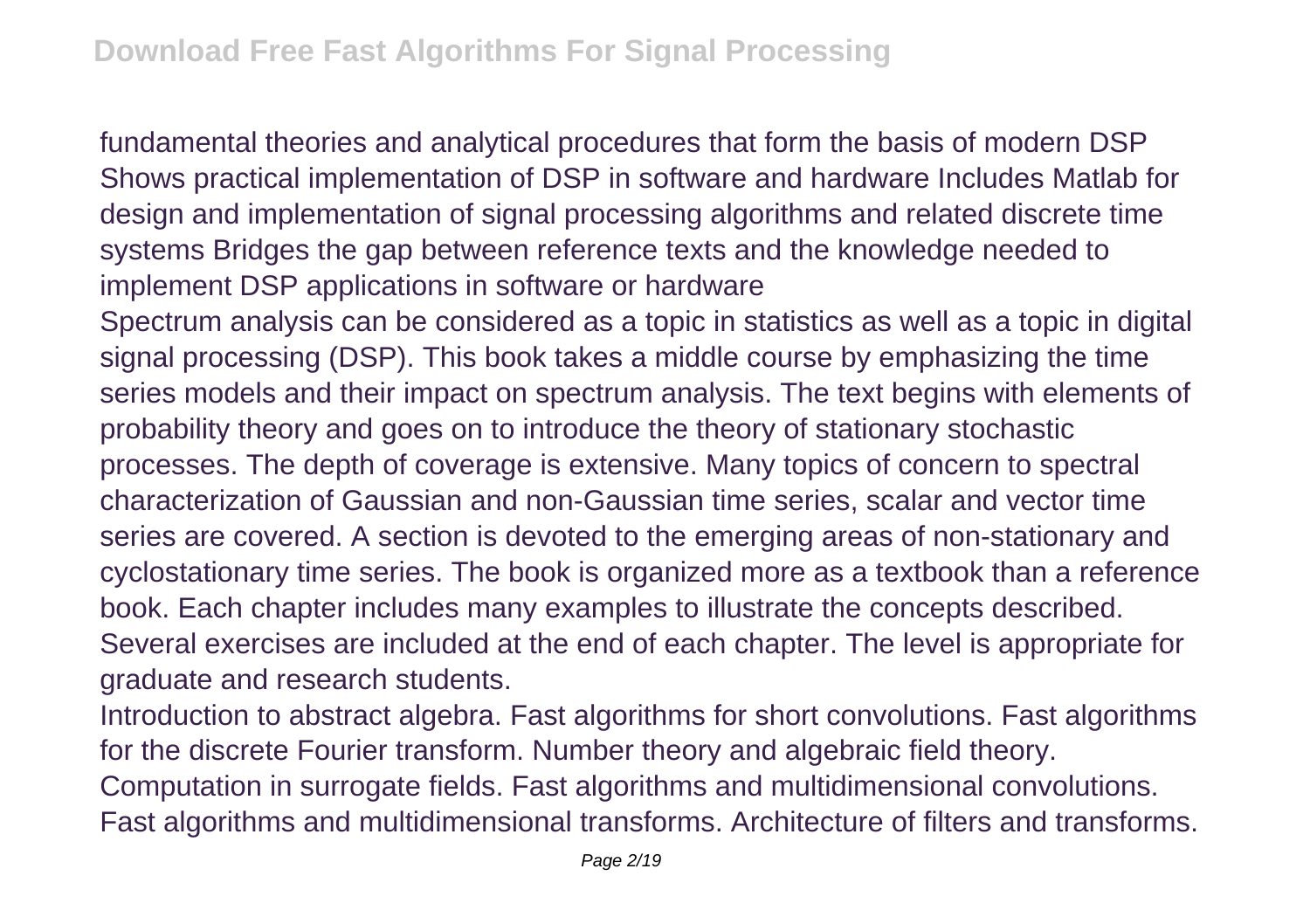Fast algorithms based on doubling strategies. Fast algorithms for solving Toeplitz systems. Fast algorithms for Trellis and tree search. A collection of cyclic convolution algorithms. A collection of Winograd small FFT algorithms.

This book has grown from notes used by the authors to instruct fast transform classes. One class was sponsored by the Training Department of Rockwell International, and another was sponsored by the Department of Electrical Engineering of The University of Texas at Arlington. Some of the material was also used in a short course sponsored by the University of Southern California. The authors are indebted to their students for motivating the writing of this book and for suggestions to improve it.

Master the basic concepts and methodologies of digital signal processing with this systematic introduction, without the need for an extensive mathematical background. The authors lead the reader through the fundamental mathematical principles underlying the operation of key signal processing techniques, providing simple arguments and cases rather than detailed general proofs. Coverage of practical implementation, discussion of the limitations of particular methods and plentiful MATLAB illustrations allow readers to better connect theory and practice. A focus on algorithms that are of theoretical importance or useful in real-world applications ensures that students cover material relevant to engineering practice, and equips students and practitioners alike with the basic principles necessary to apply DSP techniques to a variety of applications. Chapters include worked examples, problems and computer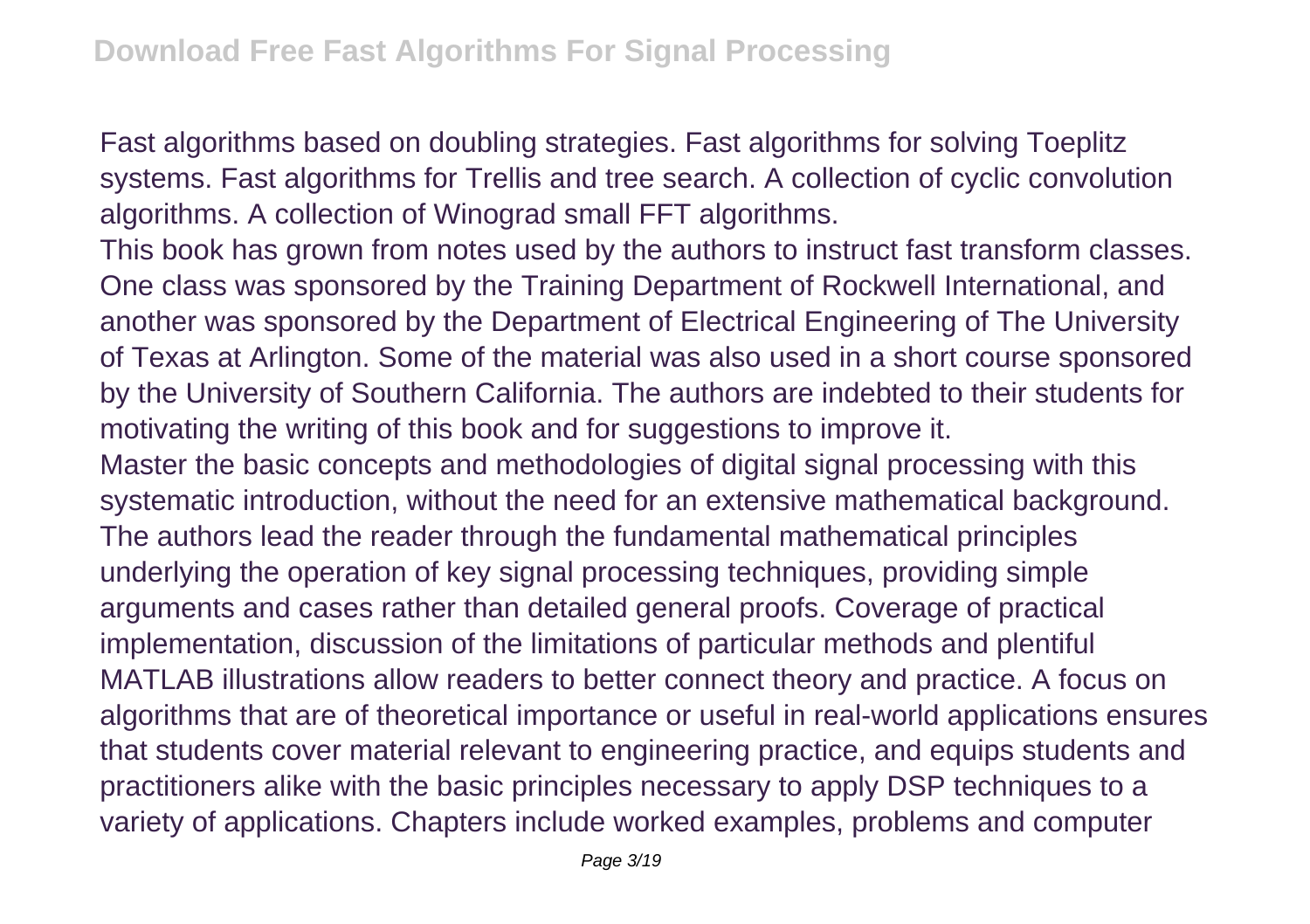experiments, helping students to absorb the material they have just read. Lecture slides for all figures and solutions to the numerous problems are available to instructors. An account of an important class of algorithmic families for adaptive system identification and signal processing. The LMS family and R&S and its fast versions, as well as the back propagation algorithms for neural networks, are examined in the context of algorithmic efficiency.

This book presents an introduction to the principles of the fast Fourier transform. This book covers FFTs, frequency domain filtering, and applications to video and audio signal processing. As fields like communications, speech and image processing, and related areas are rapidly developing, the FFT as one of essential parts in digital signal processing has been widely used. Thus there is a pressing need from instructors and students for a book dealing with the latest FFT topics. This book provides thorough and detailed explanation of important or up-to-date FFTs. It also has adopted modern approaches like MATLAB examples and projects for better understanding of diverse FFTs.

Quickly Engages in Applying Algorithmic Techniques to Solve Practical Signal Processing Problems With its active, hands-on learning approach, this text enables readers to master the underlying principles of digital signal processing and its many applications in industries such as digital television, mobile and broadband communications, and medical/scientific devices. Carefully developed MATLAB® examples throughout the text illustrate the mathematical concepts and use of digital signal processing algorithms. Readers will develop a deeper understanding of how to apply the algorithms by manipulating the codes in the examples to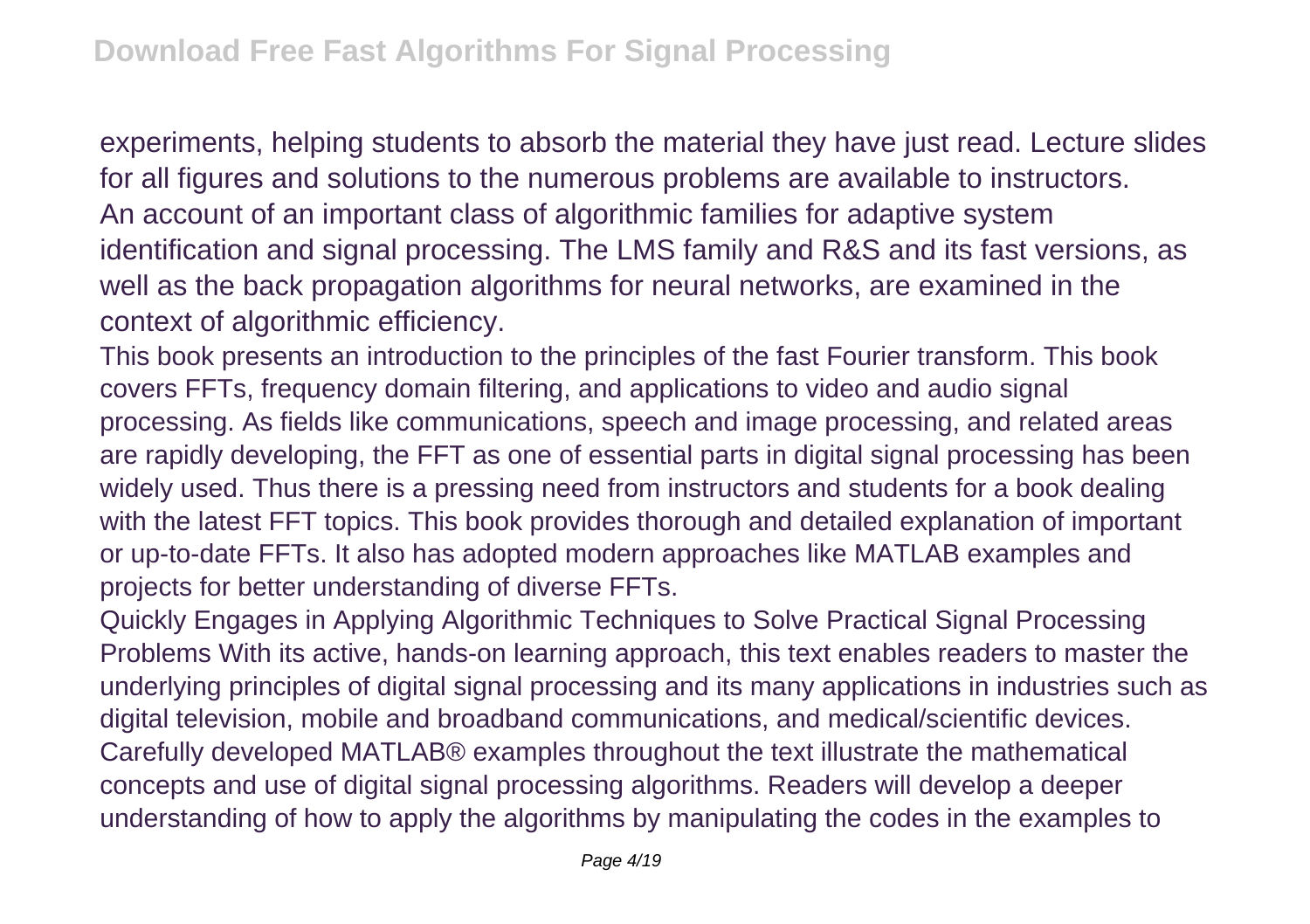see their effect. Moreover, plenty of exercises help to put knowledge into practice solving realworld signal processing challenges. Following an introductory chapter, the text explores: Sampled signals and digital processing Random signals Representing signals and systems Temporal and spatial signal processing Frequency analysis of signals Discrete-time filters and recursive filters Each chapter begins with chapter objectives and an introduction. A summary at the end of each chapter ensures that one has mastered all the key concepts and techniques before progressing in the text. Lastly, appendices listing selected web resources, research papers, and related textbooks enable the investigation of individual topics in greater depth. Upon completion of this text, readers will understand how to apply key algorithmic techniques to address practical signal processing problems as well as develop their own signal processing algorithms. Moreover, the text provides a solid foundation for evaluating and applying new digital processing signal techniques as they are developed.

Military service involves exposure to multiple sources of chronic, acute, and potentially traumatic stress, especially during deployment and combat. Notoriously variable, the effects of stress can be subtle to severe, immediate or delayed, impairing individual and group readiness, operational performance, and—ultimately—survival. A comprehensive compilation on the state of the science, Biobehavioral Resilience to Stress identifies key factors and characteristics that are essential to a scientifically useful and behaviorally predictive understanding of resilience to stress. Contributions from Uniquely Qualified Military and Civilian Experts Initiated by the Military Operational Medicine Research Directorate of the US Army Medical Research and Material Command (USAMRMC), this seminal volume integrates recent research and experience from military and civilian experts in behavioral and social sciences,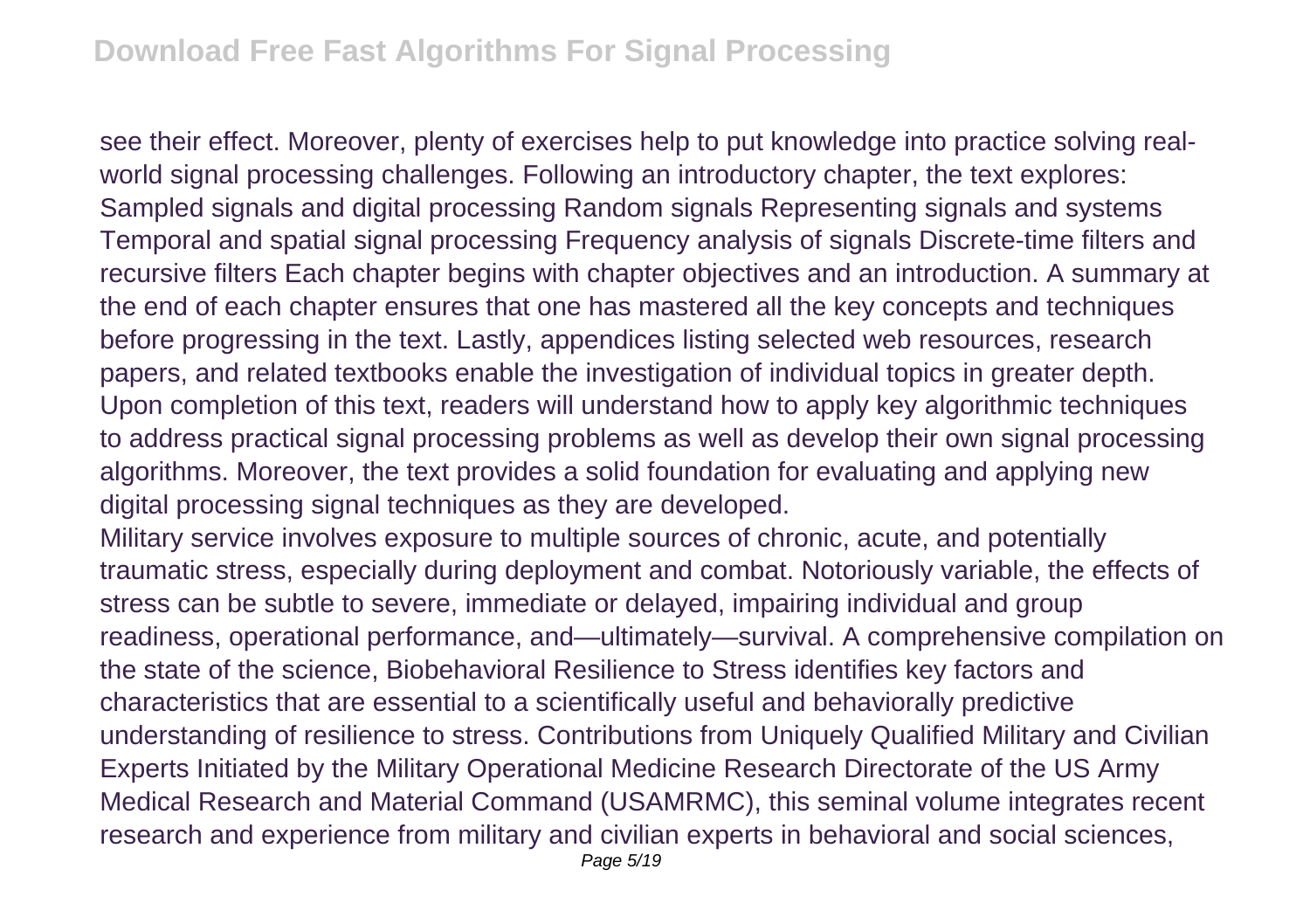human performance, and physiology. Each chapter is grounded in vigorous research with emphasis on relevance to a variety of real-world operations and settings, including extreme environments encountered in modern war. Logical Progression, Cross-Disciplinary Appeal Organized into four sections, the text begins with a discussion of the relevant aspects of stress in the context of military life to offer civilian readers a window into contemporary military priorities. Later chapters consider biological, physiological, and genetic factors, psychosocial aspects of resilience, and "community capacity" variables that influence psychological responses to stressful events. This multidisciplinary effort concludes with an overview of emergent themes and related issues to advance the science of resilience toward predictive research, theory, and application for all those—military and civilian—who serve in the national defense.

Bring the power and flexibility of C++ to all your DSP applications The multimedia revolution has created hundreds of new uses for Digital Signal Processing, but most software guides have continued to focus on outdated languages such as FORTRAN and Pascal for managing new applications. Now C++ Algorithms for Digital Signal Processing applies object-oriented techniques to this growing field with software you can implement on your desktop PC. C++ Algorithms for Digital Signal Processing's programming methods can be used for applications as diverse as: Digital audio and video Speech and image processing Digital communications Radar, sonar, and ultrasound signal processing Complete coverage is provided, including: Overviews of DSP and C++ Hands-on study with dozens of exercises Extensive library of customizable source code Import and Export of Microsoft WAV and Matlab data files Multimedia professionals, managers, and even advanced hobbyists will appreciate C++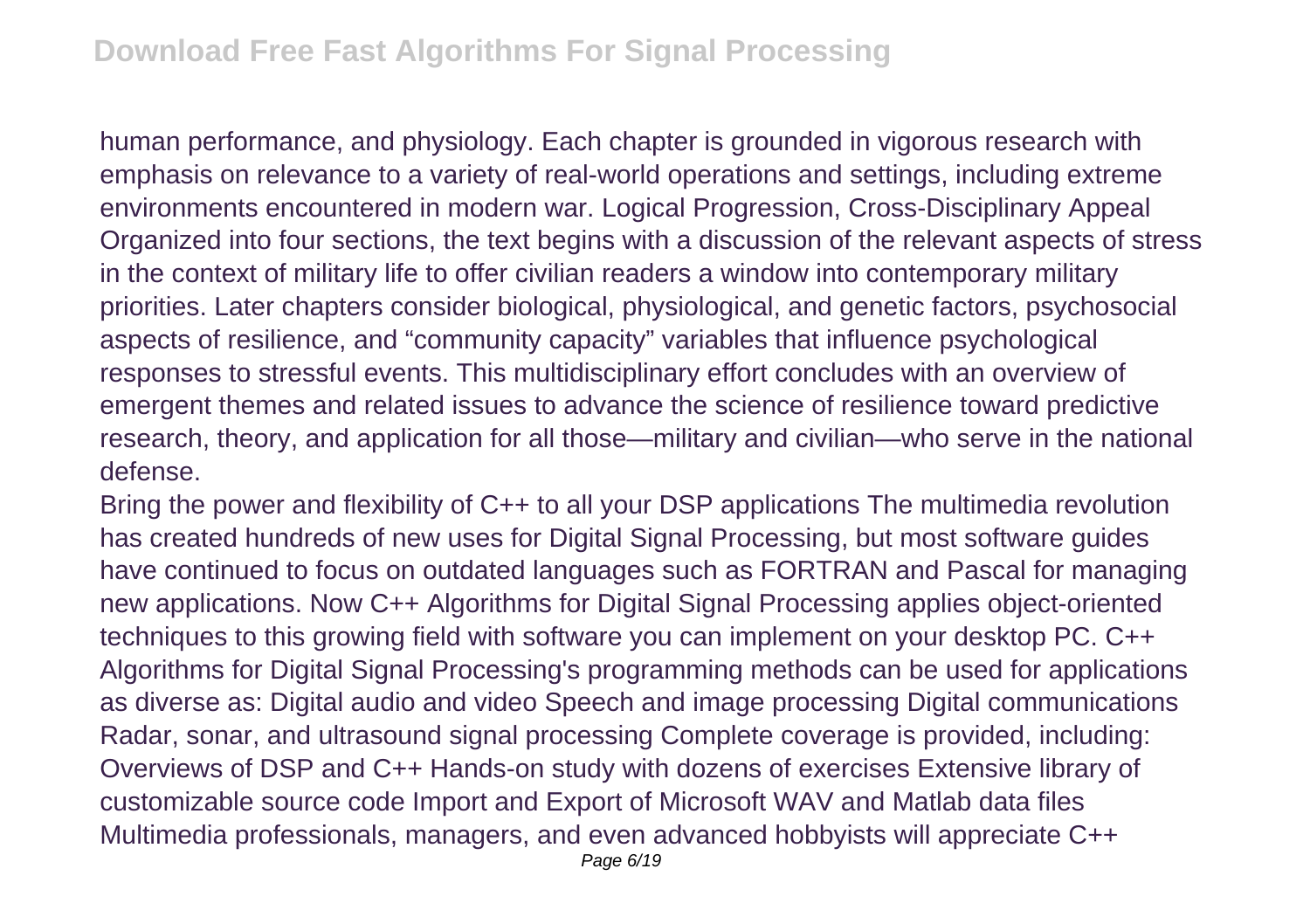Algorithms for Digital Signal Processing as much as students, engineers, and programmers. It's the ideal bridge between programming and signal processing, and a valuable reference for experts in either field. Source code for all of the DSP programs and DSP data associated with the examples discussed in this book and Appendix B and the file README.TXT which provide more information about how to compile and run the programs can be downloaded from www.informit.com/title/9780131791442

Fast Algorithms for Signal ProcessingCambridge University Press Long employed in electrical engineering, the discrete Fourier transform (DFT) is now applied in a range of fields through the use of digital computers and fast Fourier transform (FFT) algorithms. But to correctly interpret DFT results, it is essential to understand the core and tools of Fourier analysis. Discrete and Continuous Fourier Transform Long employed in electrical engineering, the discrete Fourier transform (DFT) is now applied in a range of fields through the use of digital computers and fast Fourier transform (FFT) algorithms. But to correctly interpret DFT results, it is essential to understand the core and tools of Fourier analysis. Discrete and Continuous Fourier Transforms: Analysis, Applications and Fast Algorithms presents the fundamentals of Fourier analysis and their deployment in signal processing using DFT and FFT algorithms. This accessible, self-contained book provides meaningful interpretations of essential formulas in the context of applications, building a solid foundation for the application of Fourier analysis in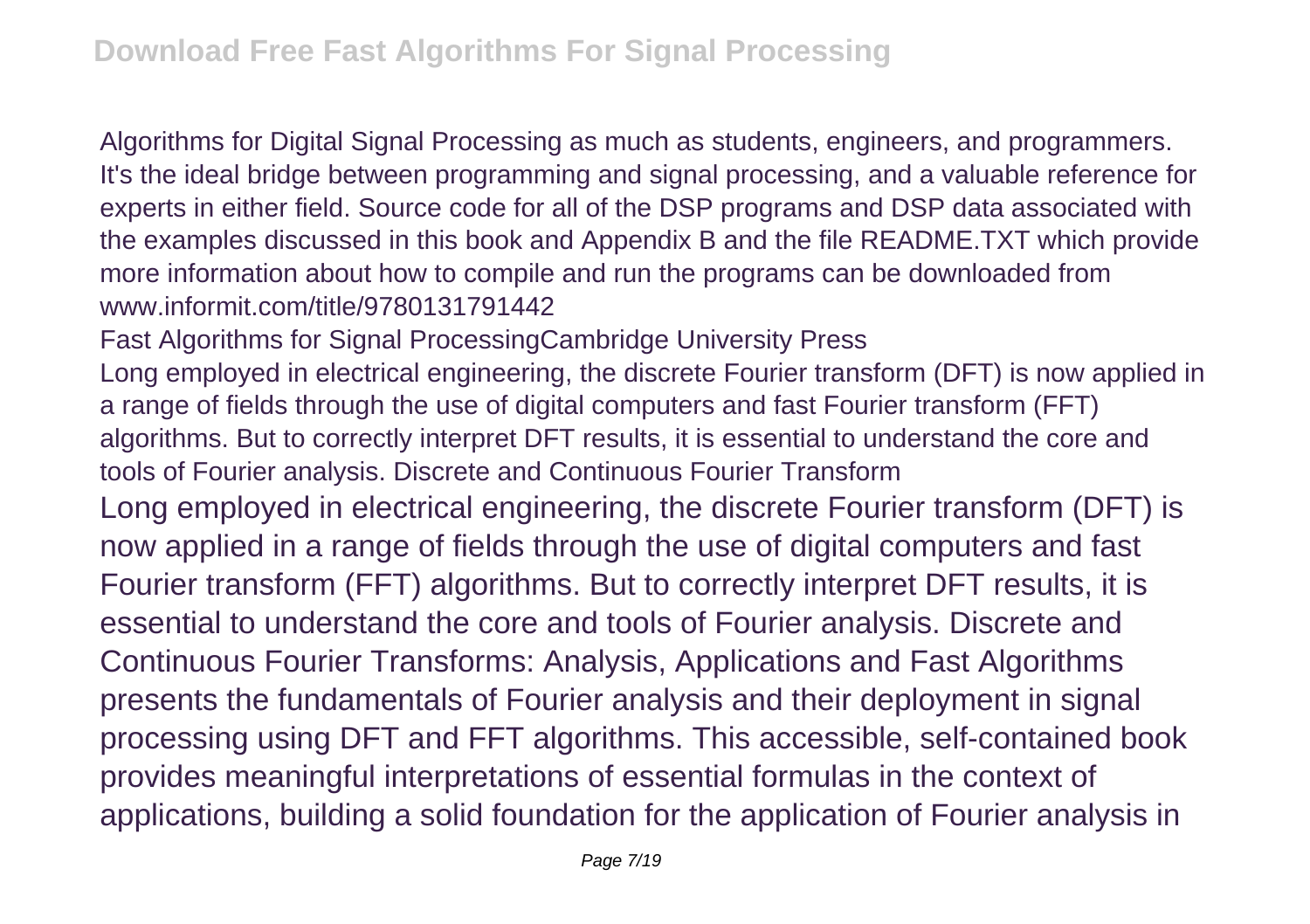the many diverging and continuously evolving areas in digital signal processing enterprises. It comprehensively covers the DFT of windowed sequences, various discrete convolution algorithms and their applications in digital filtering and filters, and many FFT algorithms unified under the frameworks of mixed-radix FFTs and prime factor FFTs. A large number of graphical illustrations and worked examples help explain the concepts and relationships from the very beginning of the text. Requiring no prior knowledge of Fourier analysis or signal processing, this book supplies the basis for using FFT algorithms to compute the DFT in a variety of application areas.

The aim of this project was to demonstrate that a systems based methodology, utilizing the tools of fast algorithms, signal processing, and multivariable control, can make a significant difference to the efficient solution of various critical problems in the fields of semiconductor manufacturing and materials processing. Specifically, the following developments were achieved: (1) A robust multivariable control algorithm for use in several types of rapid thermal processes including oxidation, annealing, and silicidation as well as single-wafer chemical vapor deposition processes: (2) Introduction of novel signal processing techniques into a recently proposed acoustics based technique for noninvasive temperature measurement of RTP wafers; (3) Subspace based image processing strategies Page 8/19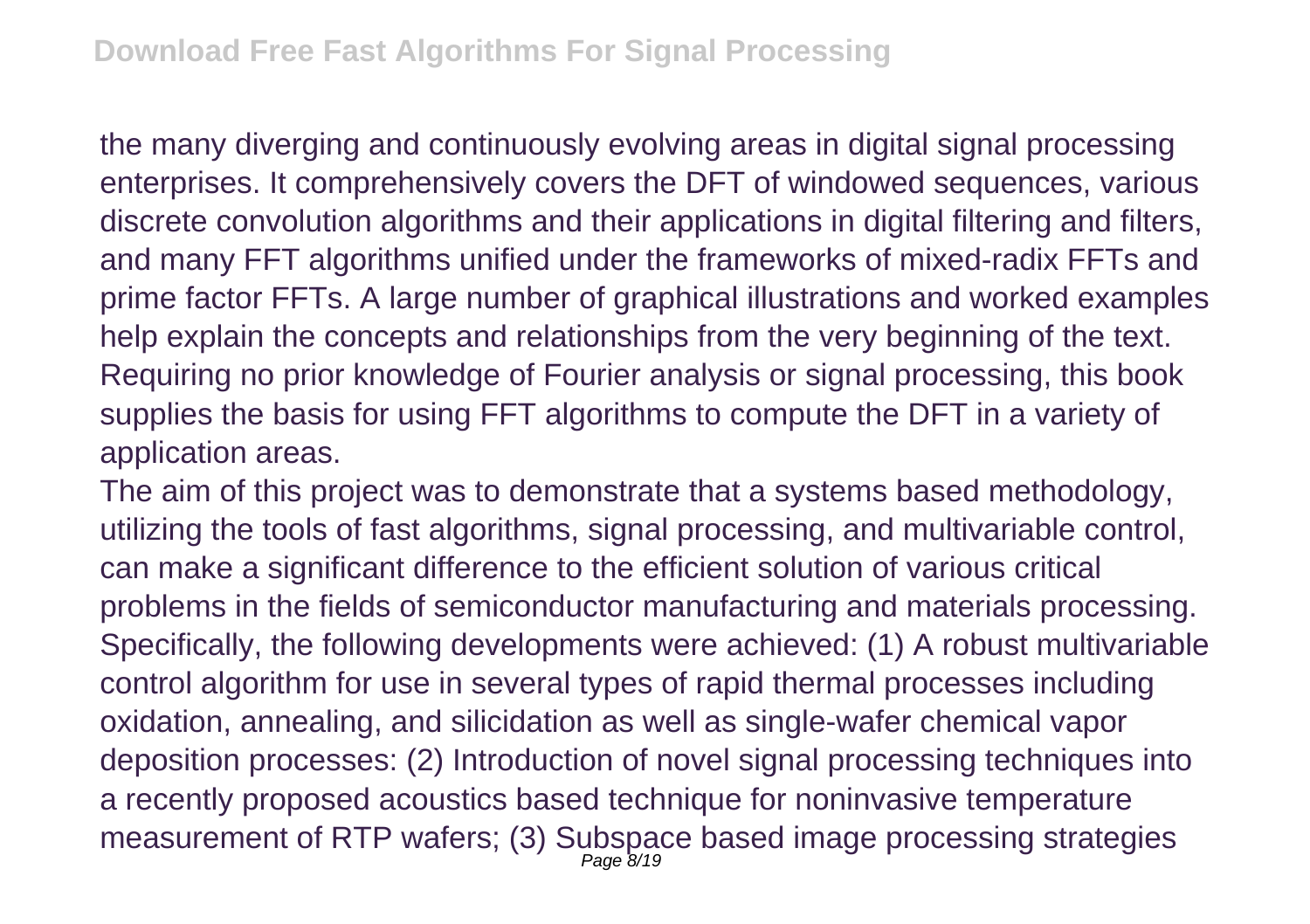for defect inspection of periodic patterns in patterned wafers, distortion compensation for accurate overlay in lithography of quasiperiodic patterns, circle and ellipse fitting, and critical dimension measurement; and (4) Fast algorithms for the systematic design of phase-shifting masks.

Keeping pace with the expanding, ever more complex applications of DSP, this authoritative presentation of computational algorithms for statistical signal processing focuses on advanced topics ignored by other books on the subject. Algorithms for Convolution and DFT. Linear Prediction and Optimum Linear Filters. Least-Squares Methods for System Modeling and Filter Design. Adaptive Filters. Recursive Least-Squares Algorithms for Array Signal Processing. QRD-Based Fast Adaptive Filter Algorithms. Power Spectrum Estimation. Signal Analysis with Higher-Order Spectra. For Electrical Engineers, Computer Engineers, Computer Scientists, and Applied Mathematicians.

Research in the area of matrix-based signal processing included matric theory, numerical and parallel computing, signal processing and a Very Large Scale Integration implementation. Results of the research are summarized in the final report with details in the publications and proceedings issued during the course of the research.

Efficient signal processing algorithms are important for embedded and power-Page 9/19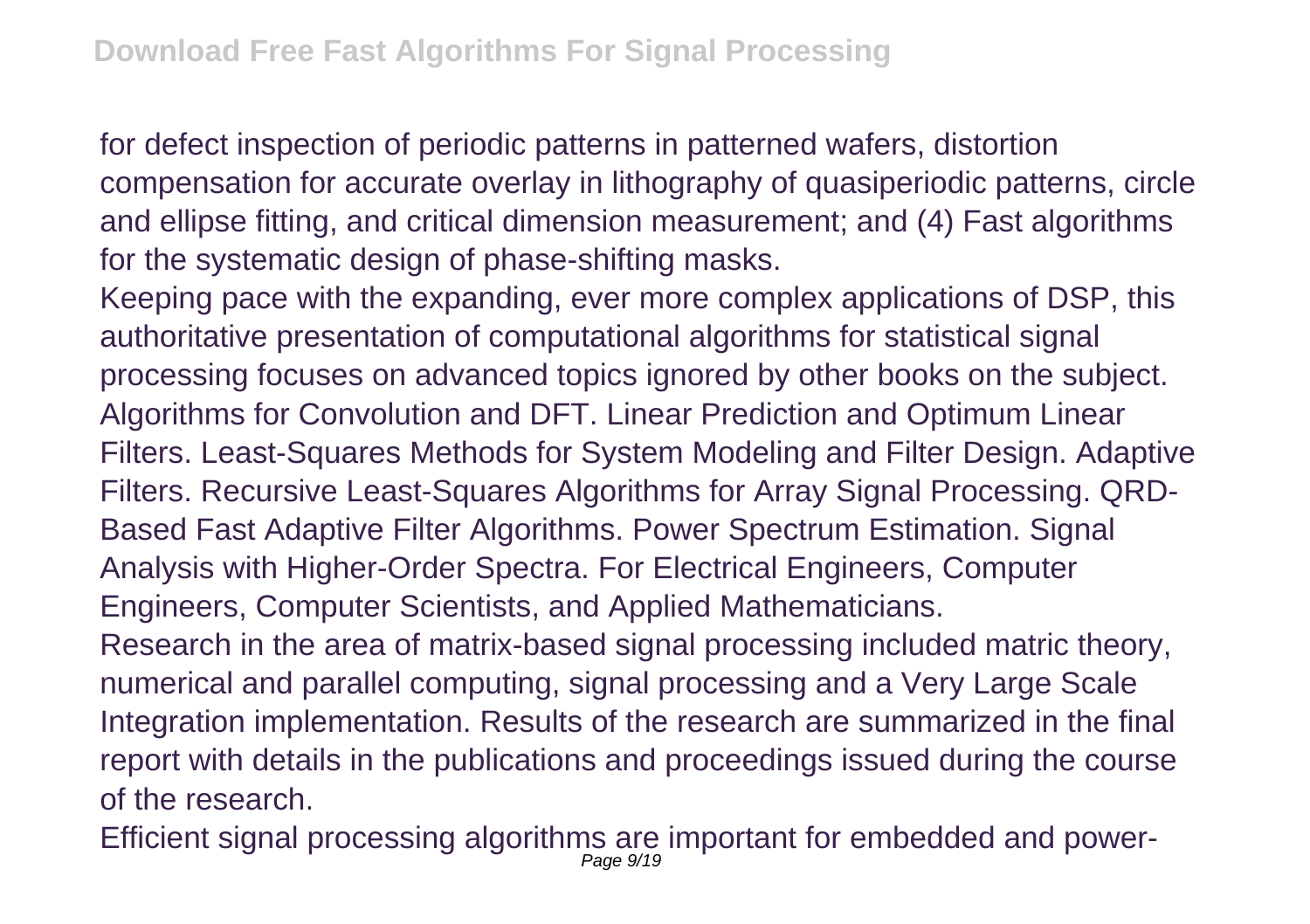limited applications since, by reducing the number of computations, power consumption can be reduced significantly. Similarly, efficient algorithms are also critical to very large scale applications such as video processing and fourdimensional medical imaging. This self-contained guide, the only one of its kind, enables engineers to find the optimum fast algorithm for a specific application. It presents a broad range of computationally-efficient algorithms, describes their structure and implementation, and compares their relative strengths for given problems. All the necessary background mathematics is included and theorems are rigorously proved, so all the information needed to learn and apply the techniques is provided in one convenient guide. With this practical reference, researchers and practitioners in electrical engineering, applied mathematics, and computer science can reduce power dissipation for low-end applications of signal processing, and extend the reach of high-end applications.

Time-Frequency Signal Analysis and Processing (TFSAP) is a collection of theory, techniques and algorithms used for the analysis and processing of nonstationary signals, as found in a wide range of applications including telecommunications, radar, and biomedical engineering. This book gives the university researcher and R&D engineer insights into how to use TFSAP methods to develop and implement the engineering application systems they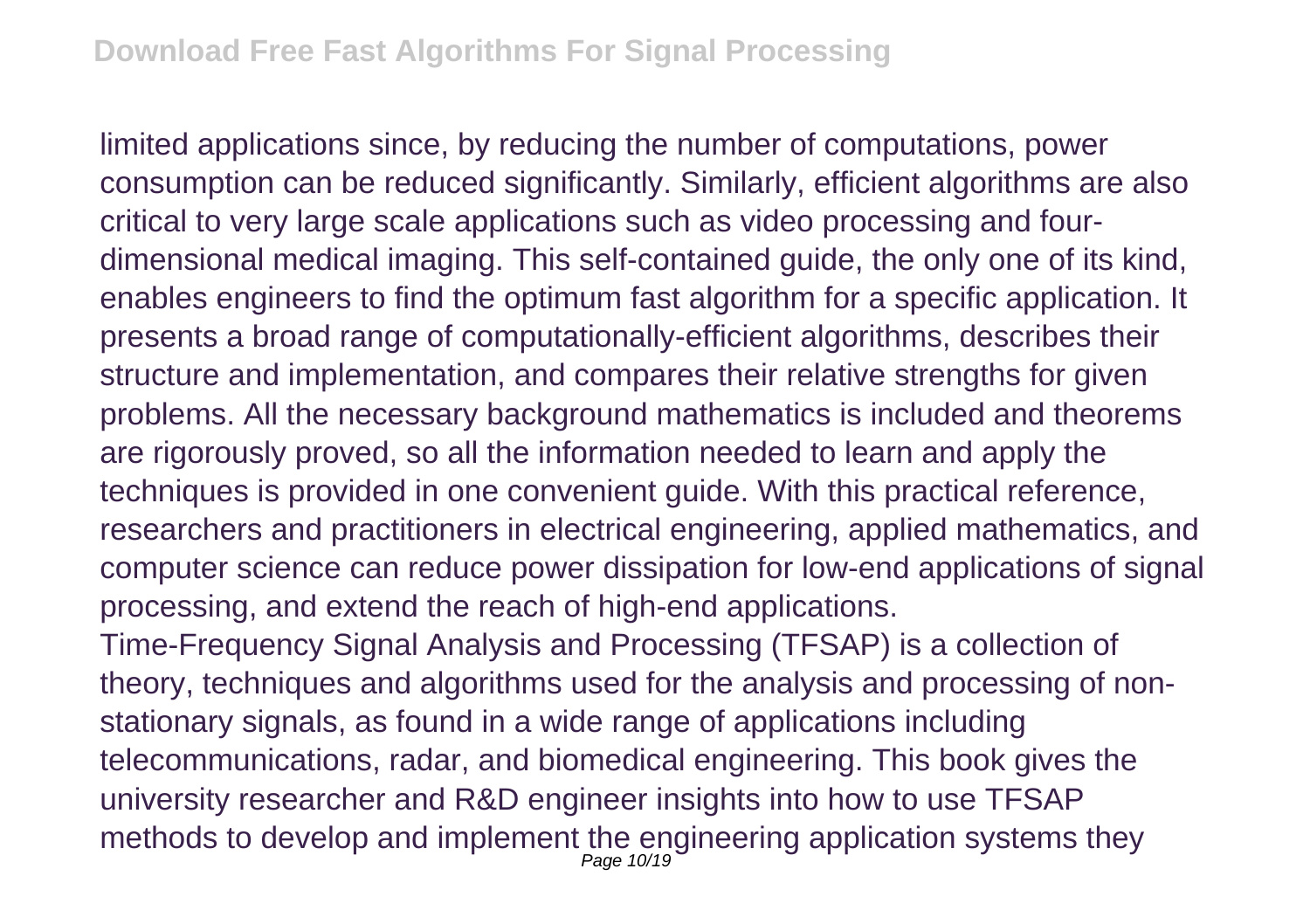require. New to this edition: New sections on Efficient and Fast Algorithms; a "Getting Started" chapter enabling readers to start using the algorithms on simulated and real examples with the TFSAP toolbox, compare the results with the ones presented in the book and then insert the algorithms in their own applications and adapt them as needed. Two new chapters and twenty three new sections, including updated references. New topics including: efficient algorithms for optimal TFDs (with source code), the enhanced spectrogram, time-frequency modelling, more mathematical foundations, the relationships between QTFDs and Wavelet Transforms, new advanced applications such as cognitive radio, watermarking, noise reduction in the time-frequency domain, algorithms for Time-Frequency Image Processing, and Time-Frequency applications in neuroscience (new chapter). A comprehensive tutorial introduction to Time-Frequency Signal Analysis and Processing (TFSAP), accessible to anyone who has taken a first course in signals Key advances in theory, methodology and algorithms, are concisely presented by some of the leading authorities on the respective topics Applications written by leading researchers showing how to use TFSAP methods FROM THE PREFACE: Many new useful ideas are presented in this handbook, including new finite impulse response (FIR) filter design techniques, half-band and multiplierless FIR filters, interpolated FIR (IFIR) structures, and error Page 11/19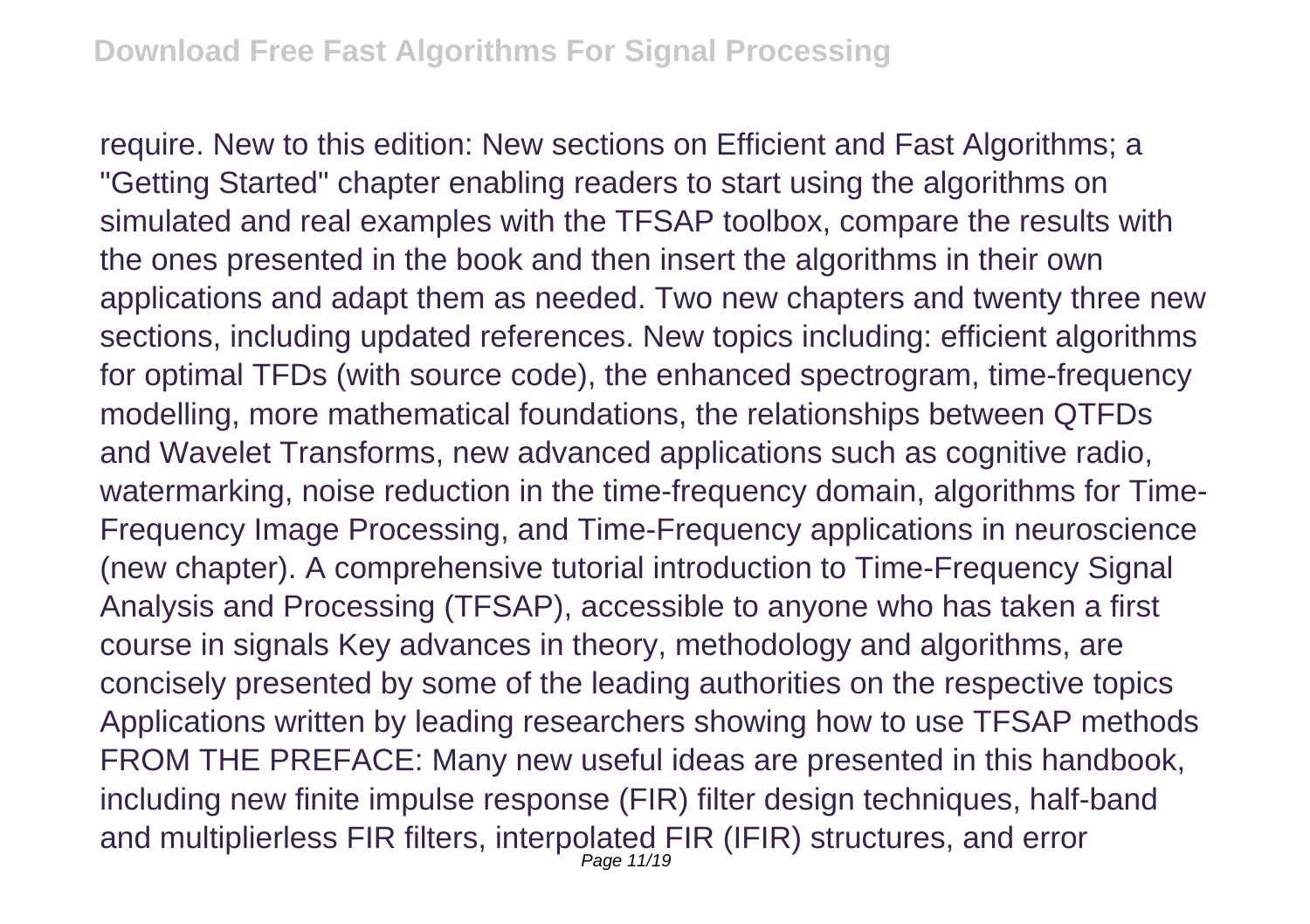spectrum shaping.

An authoritative text covering the key topics, concepts and analytical tools needed to understand modern communication and radar systems. With numerous examples, exercises and computational results, it is an invaluable resource for graduate students in electrical and computer engineering, and practitioners in communications and radar engineering.

The main emphasis of this book is the development of algorithms for processing multi-dimensional digital signals, and particularly algorithms for multi-dimensional Fourier transforms, in a form that is convenient for writing highly efficient code on a variety of vector and parallel computers.

This book is a comprehensive presentation of recent results and developments on several widely used transforms and their fast algorithms. In many cases, new options are provided for improved or new fast algorithms, some of which are not well known in the digital signal processing community. The book is suitable as a textbook for senior undergraduate and graduate courses in digital signal processing. It may also serve as an excellent self-study reference for electrical engineers and applied mathematicians whose work is related to the fields of electronics, signal processing, image and speech processing, or digital design and communication.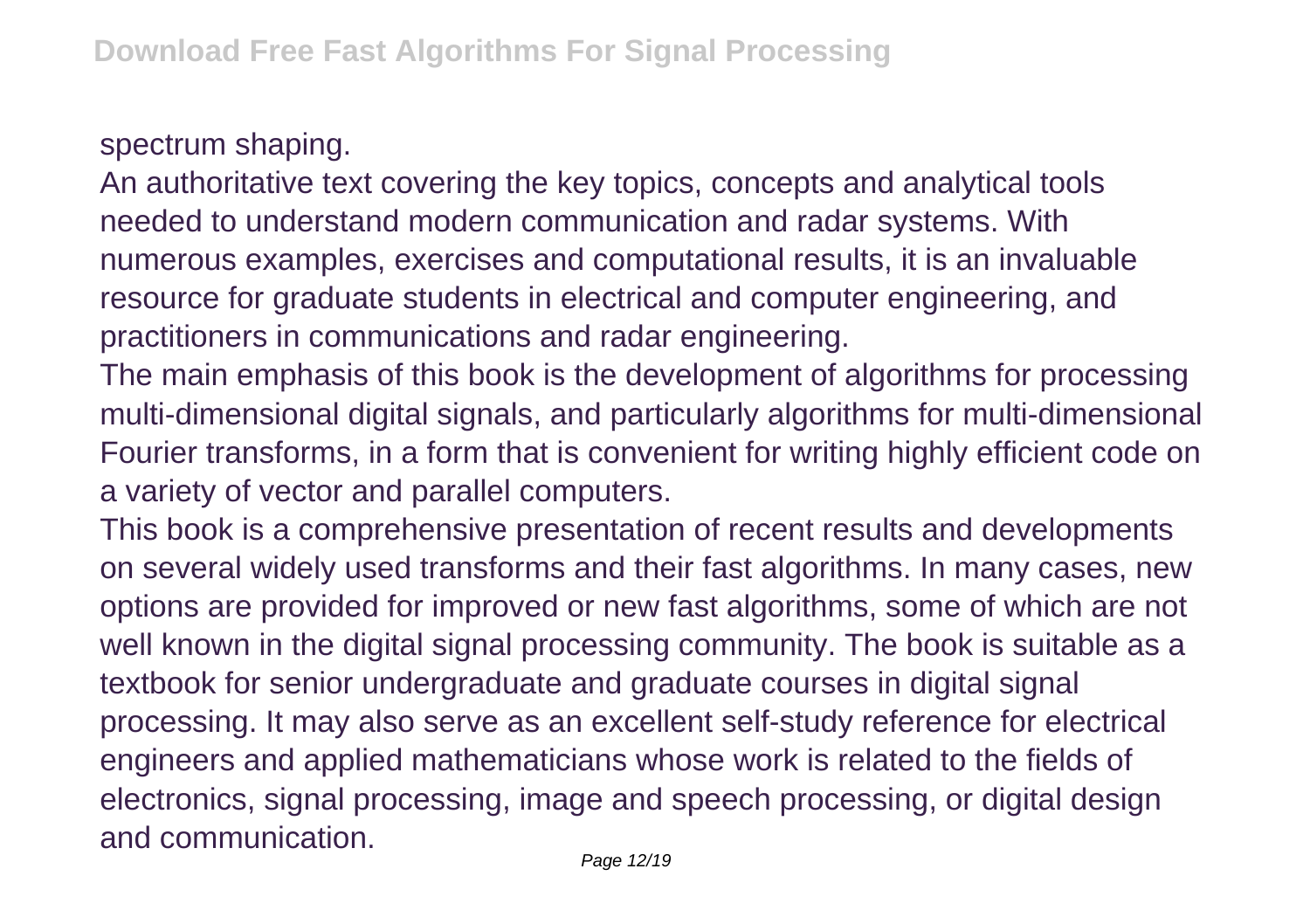An engineer's introduction to concepts, algorithms, and advancements in Digital Signal Processing. This lucidly written resource makes extensive use of realworld examples as it covers all the important design and engineering references. Although it is straightforward to determine the relationship between the in-focus image and the object of a simple optical system such as a lens, it is far more challenging to compute the input/output relationships of general first-order and astigmatic optical systems. Such optical systems are known as quadratic-phase systems (QPS) and they include the Fresnel propagation in free space, propagation in graded-index media, passage through thin lenses, and arbitrary concatenations of any number of these, including anamorphic, astigmatic, nonorthogonal elements. Such computation is accomplished by representing the physical system with a general mathematical framework of integrations against kernels and then distilling the entire system into one input-output relationship that can be represented by a linear integral transform. The underlying mathematical integral transforms can be applied to a wider field of signal processing where they are known as the linear canonical transform (LCT) of a signal. Conventional numerical integration methods have a computational complexity of O(N^2) where N is the space-bandwidth product of the sampling scheme, e.g. the number of pixels in the field for an optical system. The algorithms described here yield a Page 13/19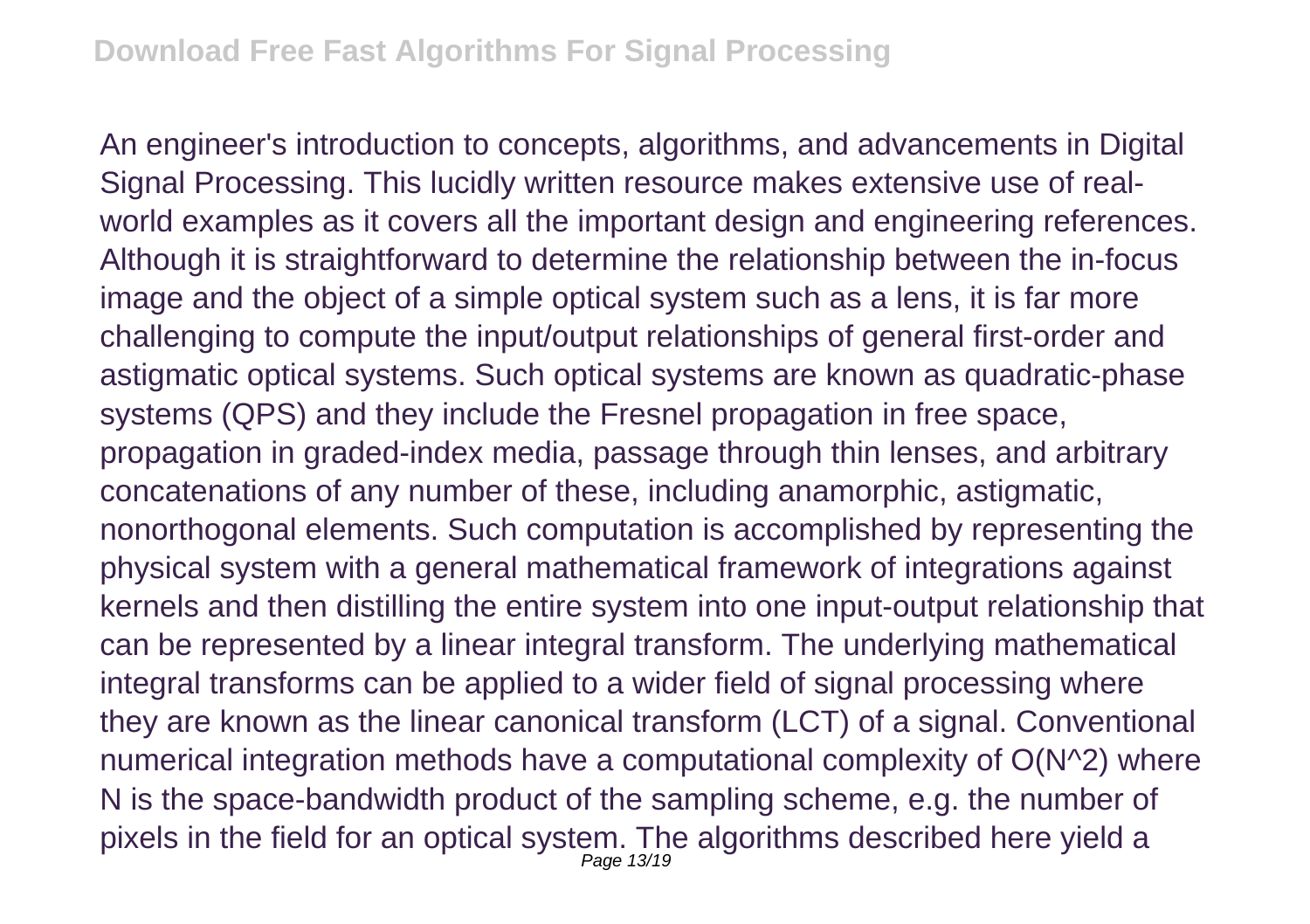complexity of only O(Nlog N). The key is the use of different decompositions (or factorizations) of a given input/output relationship into simpler ones. Instead of following the general physical subparts in cascaded systems and computing inputoutput relations separately, these algorithms use the simplest possible decompositions to represent the entire system in terms of least possible number of steps. The algorithms are Fast Fourier Transform (FFT) based methods and the only essential deviation from exactness arises from approximating a continuous Fourier transform (FT) with the discrete Fourier transform (DFT). Thus the algorithms work with a performance similar to that of the fast Fourier transform algorithm in computing the Fourier transform, both in terms of speed and accuracy. Unlike conventional techniques these algorithms also track and control the space-bandwidth products, in order to achieve information that is theoretically sufficient but not wastefully redundant.

This book is intended to serve as an invaluable reference for anyone concerned with the application of wavelets to signal processing. It has evolved from material used to teach "wavelet signal processing" courses in electrical engineering departments at Massachusetts Institute of Technology and Tel Aviv University, as well as applied mathematics departments at the Courant Institute of New York University and École Polytechnique in Paris. Provides a broad perspective on the principles and applications of transient signal processing with wavelets Emphasizes intuitive understanding, while providing the mathematical foundations Page 14/19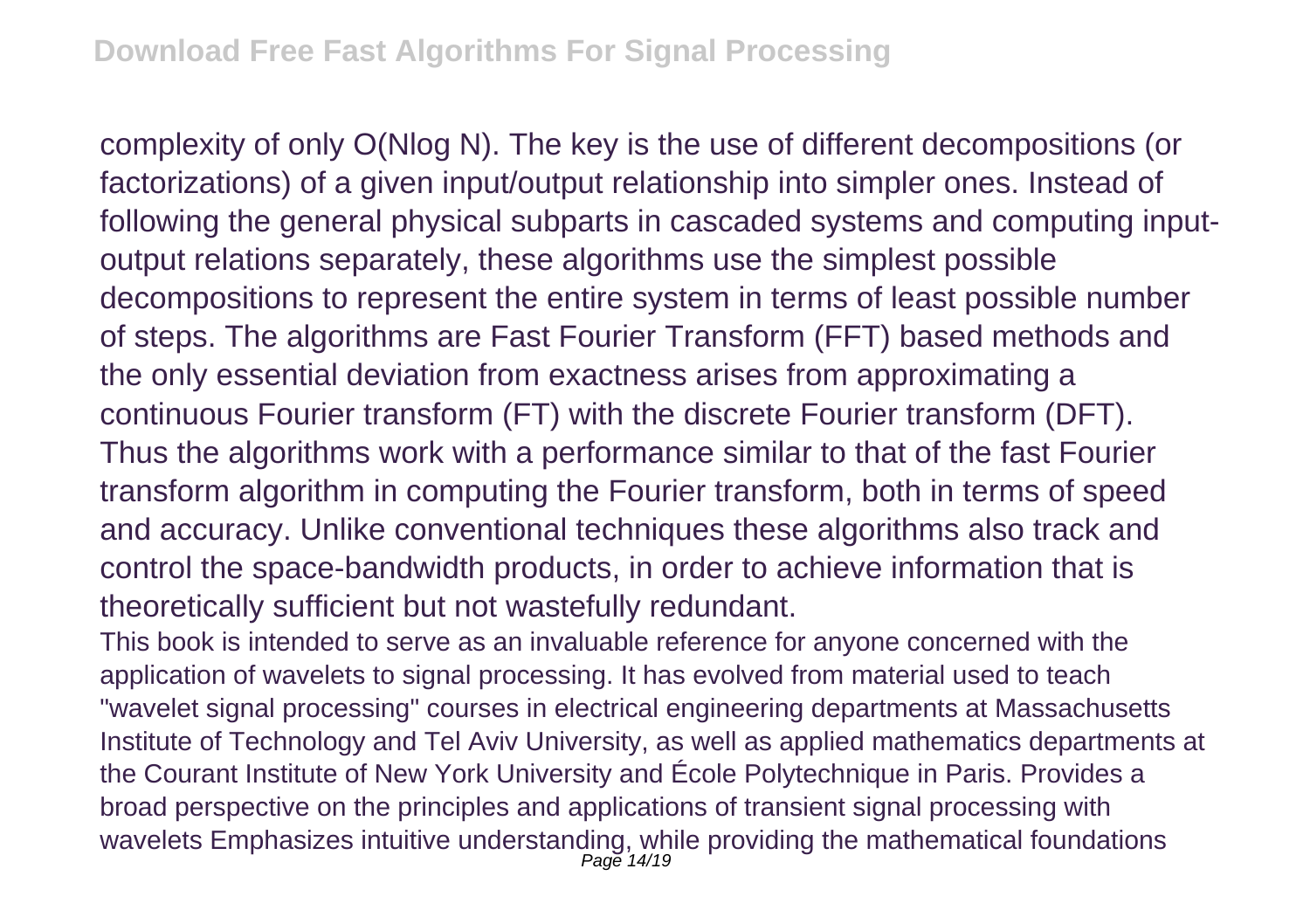and description of fast algorithms Numerous examples of real applications to noise removal, deconvolution, audio and image compression, singularity and edge detection, multifractal analysis, and time-varying frequency measurements Algorithms and numerical examples are implemented in Wavelab, which is a Matlab toolbox freely available over the Internet Content is accessible on several level of complexity, depending on the individual reader's needs New to the Second Edition Optical flow calculation and video compression algorithms Image models with bounded variation functions Bayes and Minimax theories for signal estimation 200 pages rewritten and most illustrations redrawn More problems and topics for a graduate course in wavelet signal processing, in engineering and applied mathematics The Discrete Cosine Transform (DCT) is used in many applications by the scientific, engineering and research communities and in data compression in particular. Fast algorithms and applications of the DCT Type II (DCT-II) have become the heart of many established international image/video coding standards. Since then other forms of the DCT and Discrete Sine Transform (DST) have been investigated in detail. This new edition presents the complete set of DCT and DST discrete trigonometric transforms, including their definitions, general mathematical properties, and relations to the optimal Karhunen-Loéve transform (KLT), with the emphasis on fast algorithms (one-dimensional and two-dimensional) and integer approximations of DCTs and DSTs for their efficient implementations in the integer domain. DCTs and DSTs are real-valued transforms that map integer-valued signals to floating-point coefficients. To eliminate the floating-point operations, various methods of integer approximations have been proposed to construct and flexibly generate a family of integer DCT and DST transforms with arbitrary accuracy and performance. The integer DCTs/DSTs with Page 15/19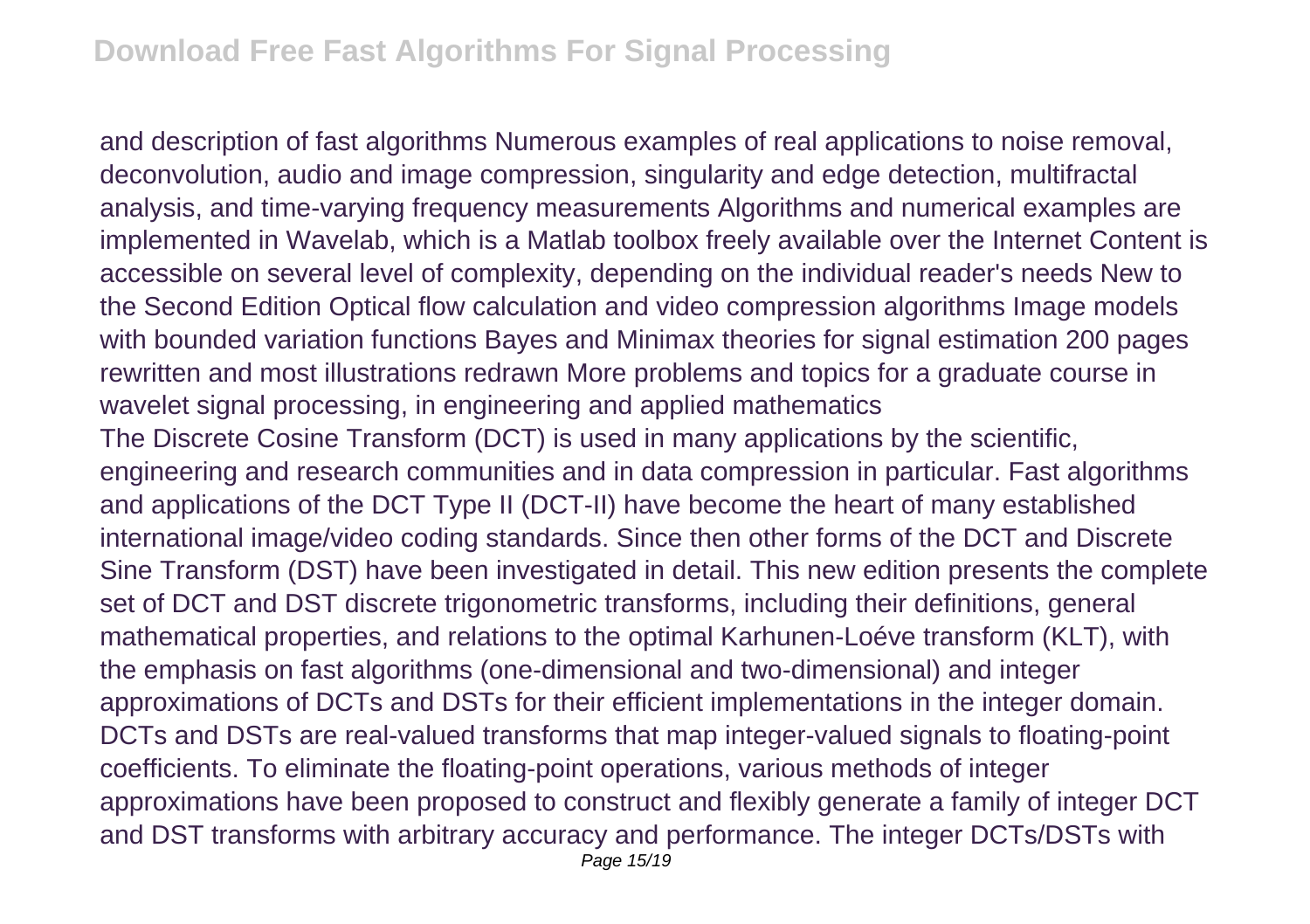low-cost and low-powered implementation can replace the corresponding real-valued transforms in wireless and satellite communication systems as well as portable computing applications. The book is essentially a detailed excursion on orthogonal/orthonormal DCT and DST matrices, their matrix factorizations and integer aproximations. It is hoped that the book will serve as a valuable reference for industry, academia and research institutes in developing integer DCTs and DSTs as well as an inspiration source for further advanced research. Presentation of the complete set of DCTs and DSTs in context of entire class of discrete unitary sinusoidal transforms: the origin, definitions, general mathematical properties, mutual relationships and relations to the optimal Karhunen-Loéve transform (KLT) Unified treatment with the fast implementations of DCTs and DSTs: the fast rotation-based algorithms derived in the form of recursive sparse matrix factorizations of a transform matrix including one- and twodimensional cases Detailed presentation of various methods and design approaches to integer approximation of DCTs and DSTs utilizing the basic concepts of linear algebra, matrix theory and matrix computations leading to their efficient multiplierless real-time implementations, or in general reversible integer-to-integer implementations Comprehensive list of additional references reflecting recent/latest developments in the efficient implementations of DCTs and DSTs mainly one-, two-, three- and multi-dimensional fast DCT/DST algorithms including the recent active research topics for the time period from 1990 up to now Digital Signal Processing Algorithms describes computational number theory and its applications to deriving fast algorithms for digital signal processing. It demonstrates the importance of computational number theory in the design of digital signal processing algorithms and clearly describes the nature and structure of the algorithms themselves. The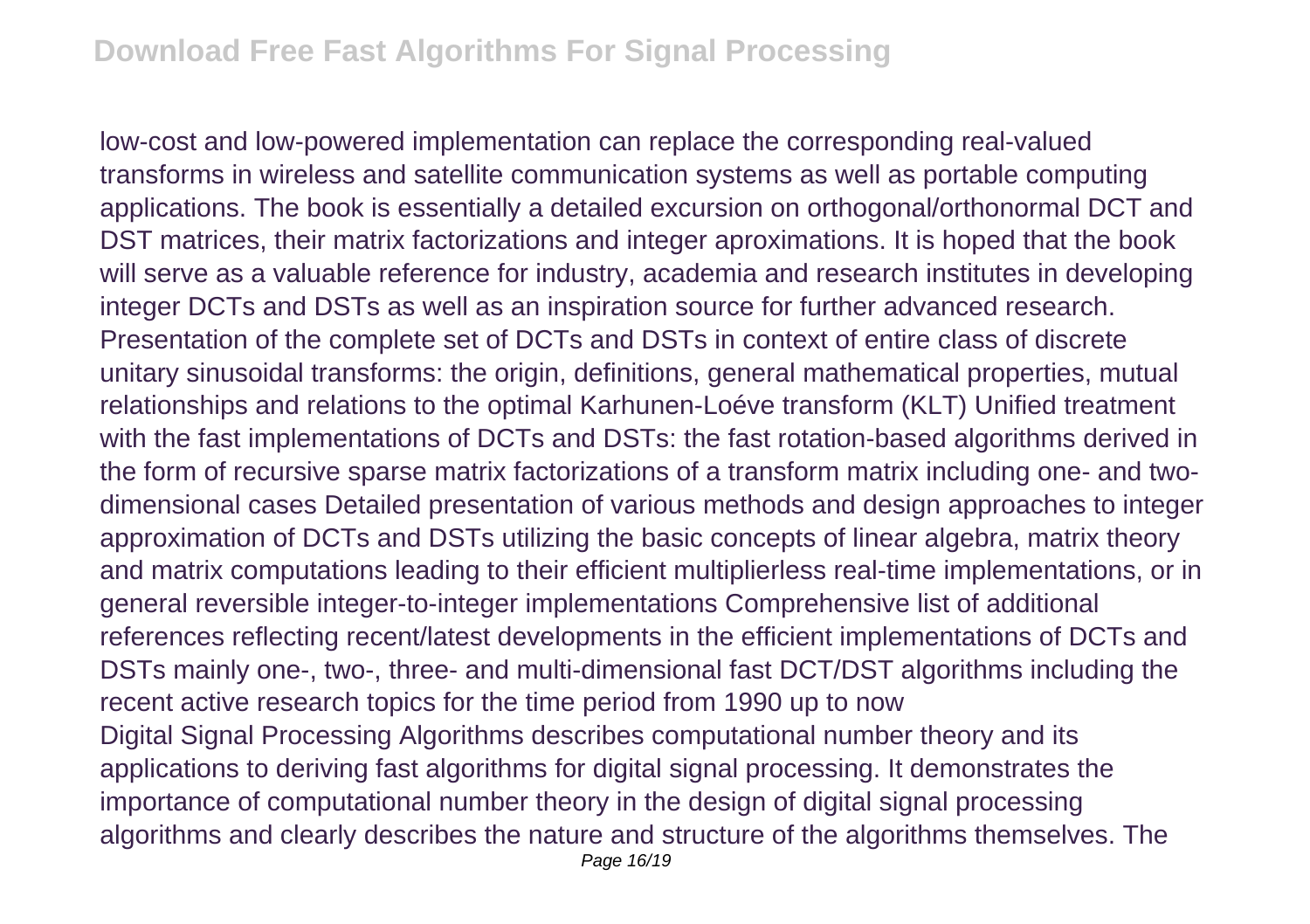book has two primary focuses: first, it establishes the properties of discrete-time sequence indices and their corresponding fast algorithms; and second, it investigates the properties of the discrete-time sequences and the corresponding fast algorithms for processing these sequences. Digital Signal Processing Algorithms examines three of the most common computational tasks that occur in digital signal processing; namely, cyclic convolution, acyclic convolution, and discrete Fourier transformation. The application of number theory to deriving fast and efficient algorithms for these three and related computationally intensive tasks is clearly discussed and illustrated with examples. Its comprehensive coverage of digital signal processing, computer arithmetic, and coding theory makes Digital Signal Processing Algorithms an excellent reference for practicing engineers. The authors' intent to demystify the abstract nature of number theory and the related algebra is evident throughout the text, providing clear and precise coverage of the quickly evolving field of digital signal processing. This easily accessible book provides a broad view of the latest developments in the field of fast digital signal processing algorithms. It bridges the gap between DSP algorithms and their implementation on a variety of serial and super computers.

If you understand basic mathematics and know how to program with Python, you're ready to dive into signal processing. While most resources start with theory to teach this complex subject, this practical book introduces techniques by showing you how they're applied in the real world. In the first chapter alone, you'll be able to decompose a sound into its harmonics, modify the harmonics, and generate new sounds. Author Allen Downey explains techniques such as spectral decomposition, filtering, convolution, and the Fast Fourier Transform. This book also provides exercises and code examples to help you understand the material. You'll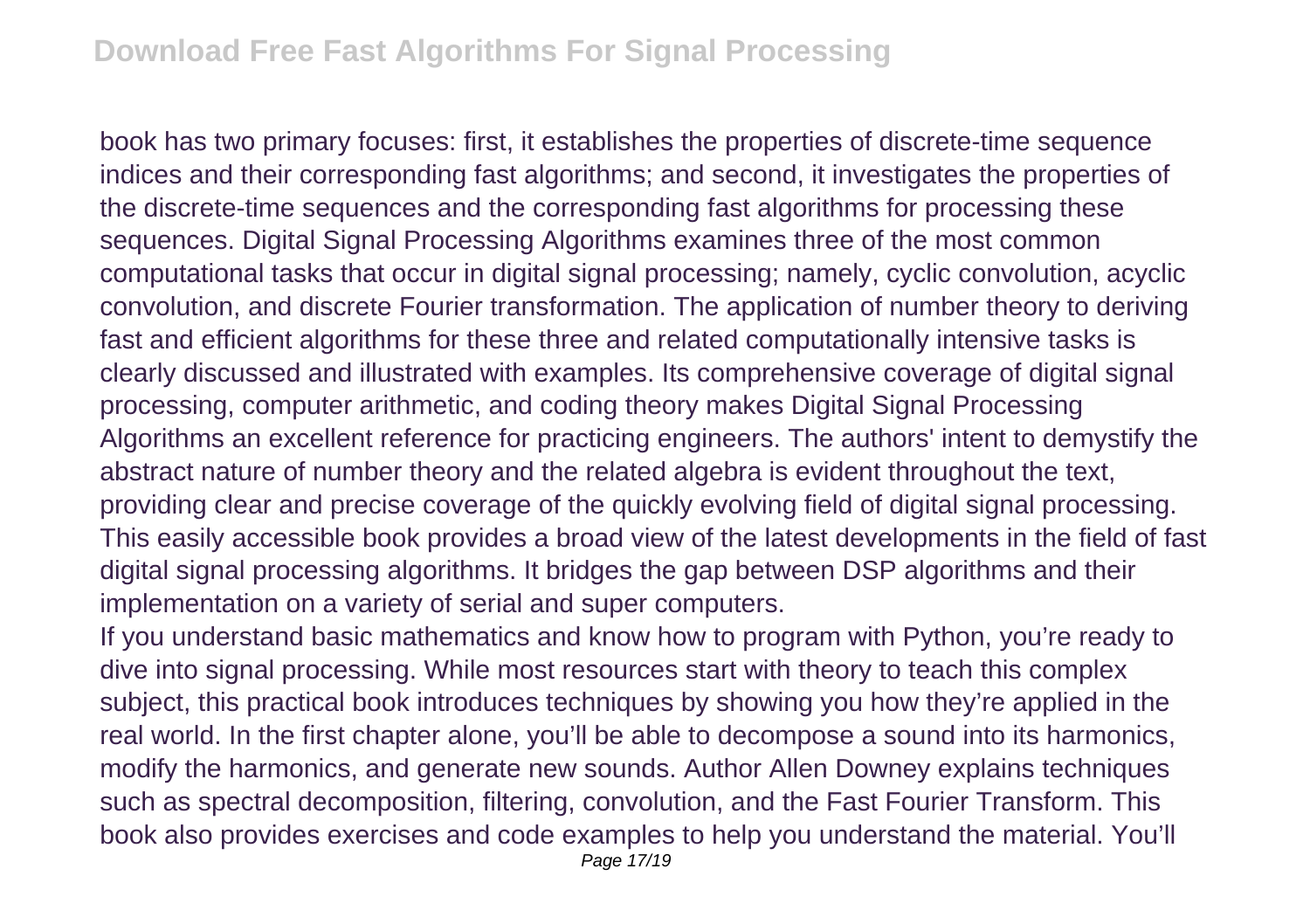explore: Periodic signals and their spectrums Harmonic structure of simple waveforms Chirps and other sounds whose spectrum changes over time Noise signals and natural sources of noise The autocorrelation function for estimating pitch The discrete cosine transform (DCT) for compression The Fast Fourier Transform for spectral analysis Relating operations in time to filters in the frequency domain Linear time-invariant (LTI) system theory Amplitude modulation (AM) used in radio Other books in this series include Think Stats and Think Bayes, also by Allen Downey.

Digital Signal Processing 101: Everything You Need to Know to Get Started provides a basic tutorial on digital signal processing (DSP). Beginning with discussions of numerical representation and complex numbers and exponentials, it goes on to explain difficult concepts such as sampling, aliasing, imaginary numbers, and frequency response. It does so using easyto-understand examples with minimum mathematics. In addition, there is an overview of the DSP functions and implementation used in several DSP-intensive fields or applications, from error correction to CDMA mobile communication to airborne radar systems. This book has been updated to include the latest developments in Digital Signal Processing, and has eight new chapters on: Automotive Radar Signal Processing Space-Time Adaptive Processing Radar Field Orientated Motor Control Matrix Inversion algorithms GPUs for computing Machine Learning Entropy and Predictive Coding Video compression Features eight new chapters on Automotive Radar Signal Processing, Space-Time Adaptive Processing Radar, Field Orientated Motor Control, Matrix Inversion algorithms, GPUs for computing, Machine Learning, Entropy and Predictive Coding, and Video compression Provides clear examples and a nonmathematical approach to get you up to speed quickly Includes an overview of the DSP Page 18/19